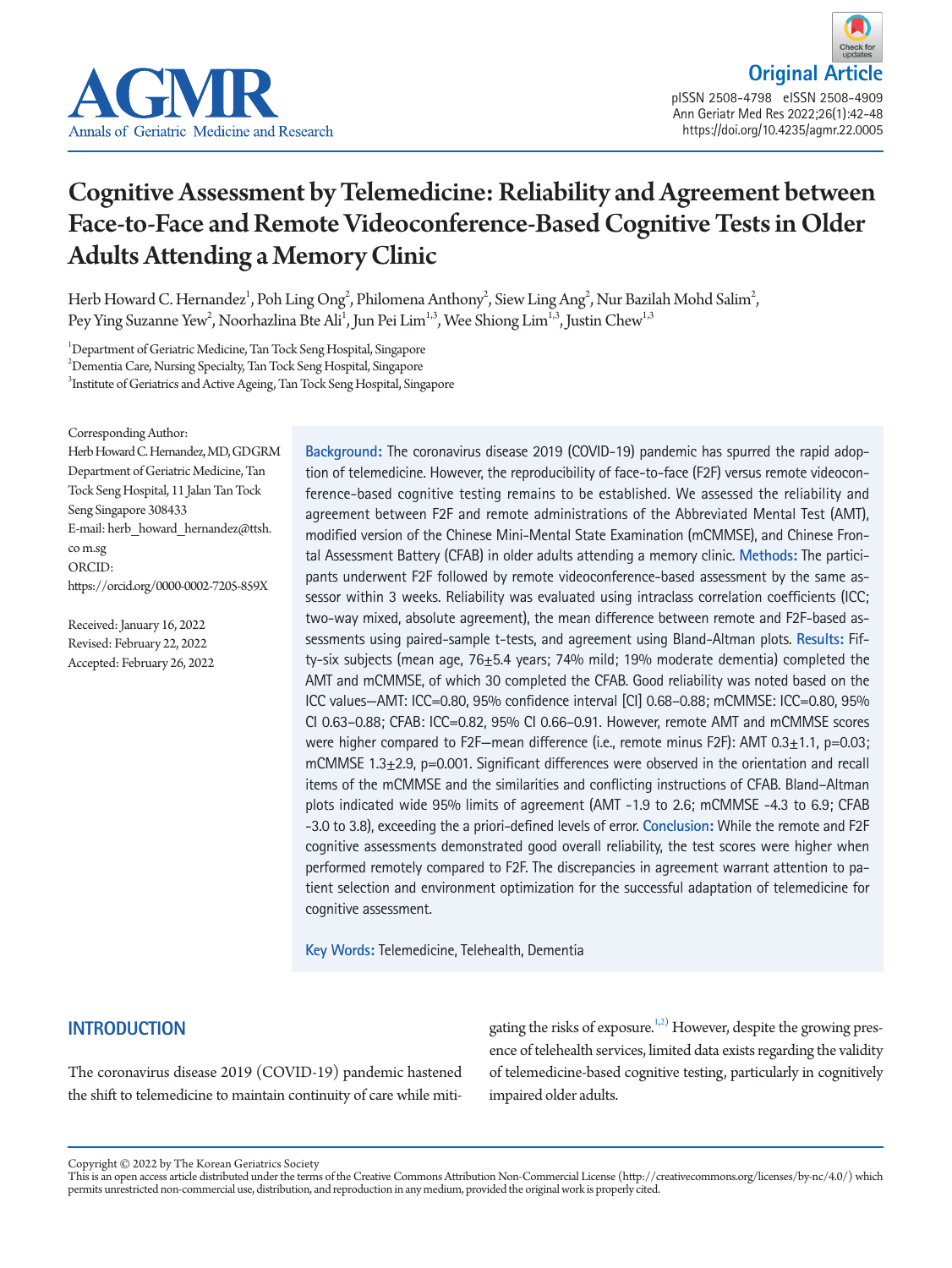Previous studies have described the utility of telemedicine for the diagnosis of dementia.<sup>[3](#page-6-1))</sup> Others have evaluated the reliability of the remotely administered Mini-Mental State Exam  $(MMSE)^{4}$ and the Montreal Cognitive Assessment tool (MoCa); however, these studies were predominantly conducted in younger individuals or specific clinical conditions such as post-stroke.<sup>5)</sup> Moreover, few studies have evaluated a battery of telemedicine-based cognitive tests in the vernacular of Asian populations, particularly in older adults with cognitive impairment. In this regard, it is important to establish the reliability and agreement between telemedicine-based and face-to-face (F2F) cognitive assessments to support the validity of remote cognitive testing in older adults in preparation for future public health emergencies<sup>6)</sup> or in other settings where distance limits access to timely healthcare.

Therefore, we aimed to determine the reliability and agreement between F2F and remote videoconference-based assessments of three commonly used cognitive screening tools; namely, the Abbreviated Mental Test (AMT), the modified version of the Chinese MMSE (mCMMSE), and the Chinese Frontal Assessment Battery (CFAB), among older adults with known or suspected cognitive impairment.

## **MATERIALS AND METHODS**

#### **Participants and Setting**

We recruited 60 community-dwelling older adults presenting with known or suspected cognitive impairment using a convenience sample of patients attending a tertiary hospital memory clinic. The ethics committee of the National Healthcare Group Domain Specific Review Board reviewed and approved this study (No. 2020/00609).

## **Inclusion and Exclusion Criteria**

We included participants aged 65 years and older who could understand English or Mandarin and could independently use WhatsApp Messenger video calls [\(https://whatsapp.com\)](https://whatsapp.com/), or had

caregivers to assist them. We excluded individuals with severe hearing or visual impairments or those with severe behavioral and psychological symptoms precluding assessment.

#### **Data Collection**

The participants completed two visits, an F2F visit followed by a remote assessment, scheduled 2–3 weeks after the F2F visit. The AMT and mCMMSE were performed by trained nurses specializing in cognition and memory disorders, followed by an assessment of CFAB by a physician running the memory clinic. For each participant, the same nurse and physician performed the F2F and remote assessments. All raters underwent standardization training before the study.

Upon consenting to the study, all participants and their caregivers (if present) were briefed on the conditions under which videoconferencing would occur. An information sheet was provided that described a standardized setting with adequate lighting; absence of visual orientation cues such as clocks, watches, or calendars; and a quiet environment.

We collected baseline demographic data (age, sex, education level, and first language). Dementia diagnosis using the Diagnostic and Statistical Manual of Mental Disorders fourth edition (DSM-IV) criteria and severity using the locally validated Clinical Dementia Rating  $(CDR)^{7}$  were rated by the participants' physicians.

#### **Cognitive Assessment**

Various items on the cognitive tests were adapted for telemedicine, including clarifying the phrasing of questions and accommodating the different locations of the participants and assessors during remote assessment [\(Table 1\)](#page-1-0). Modifications were also made to the three-stage command and the "read and obey" items of the mC-MMSE to avoid participant responses outside of camera view. For the CFAB, the final item, "environmental autonomy," was omitted because it necessitates physical contact between the assessor and the participant. This was also supported from the psychometric standpoint, as this item loaded poorly and, when removed, im-

<span id="page-1-0"></span>

| Table 1. Cognitive tests adapted for videoconferencing |  |  |  |
|--------------------------------------------------------|--|--|--|
|                                                        |  |  |  |
|                                                        |  |  |  |
|                                                        |  |  |  |

|             | Face-to-face                                                                                                                                                            | Videoconference-based             |
|-------------|-------------------------------------------------------------------------------------------------------------------------------------------------------------------------|-----------------------------------|
| AMT         | Where are we now?                                                                                                                                                       | Where are <i>you</i> now?         |
| mCMMSE      | What floor are we on now?                                                                                                                                               | What floor are <i>you</i> on now? |
|             | In which estate are we?                                                                                                                                                 | In which estate are you now?      |
|             | Three-stage command: "Take this piece of paper, fold it in half, and put it on the "Take this piece of paper, fold it in half, and hold it in front of you."<br>floor." |                                   |
|             | "Read and obey: Raise your hands."                                                                                                                                      | "Read and obey: Close your eyes." |
| <b>CFAB</b> | Question 6 "Prehension behavior: Do not take my hands?"                                                                                                                 | Removed Question 6.               |

AMT, Abbreviated Mental Test; mCMMSE, modified version of the Chinese Mini-Mental State Examination; CFAB, Chinese Frontal Assessment Battery.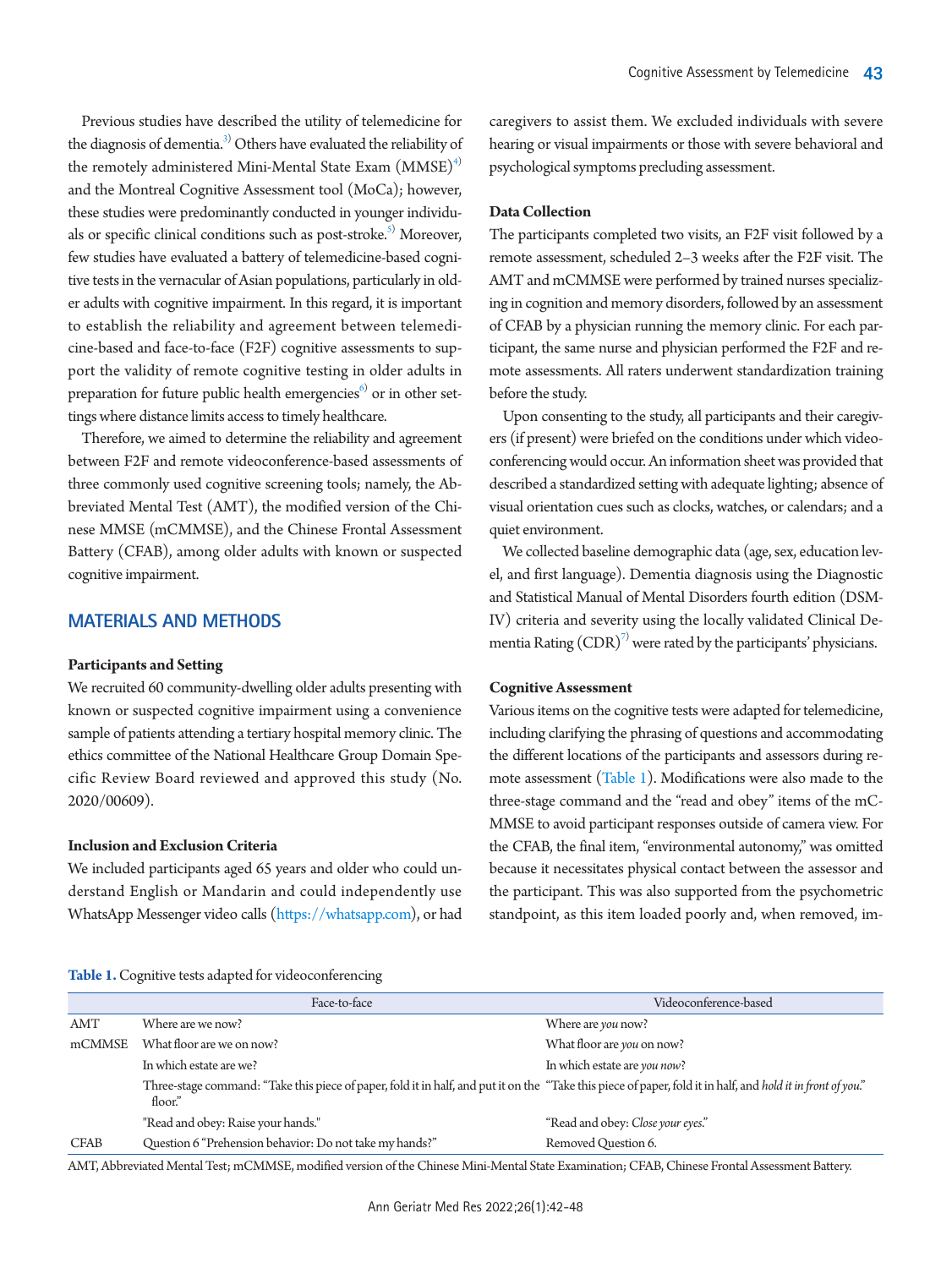proved the internal consistency of FAB.<sup>[8](#page-6-3))</sup> Thus, the final scores for both the F2F and remote CFAB excluded this item.

#### **Statistical Analysis**

For a hypothesized intra-class correlation (ICC) between remote and F2F assessments of  $0.80^\circ$ ) against a null value of 0.60 and an alpha value of 0.05, a minimum sample size of 50 participants was required to achieve a power of 0.80.

We analyzed the reliability of the remote and F2F assessments based on ICC values (two-way, mixed, absolute agreement). $^{\scriptscriptstyle{10)}}$  $^{\scriptscriptstyle{10)}}$  $^{\scriptscriptstyle{10)}}$  Values < 0.5 indicated poor reliability, 0.5–0.75 moderate reliability, 0.75–0.9, good reliability; and  $>$  0.9 excellent reliability.<sup>[10](#page-6-4))</sup> Differences between F2F and remote cognitive scores were also examined using the paired samples t-tests. We then evaluated the agreement between the F2F and remote scores using Bland-Altman plots. These plots illustrated the agreement between F2F and remotely administered measures of each cognitive test by plotting the differences between F2F and remote scores against the mean. The two horizontal dotted lines indicate the 95% limits of agreement, which were estimated by the mean difference  $\pm$  1.96 times the standard deviation of the differences.

The a priori-defined acceptable limits of agreement were  $\pm 1$ , ± 2, and ± 2 for AMT, mCMMSE, and CFAB, respectively. These limits were based on previous data demonstrating a minimal clinically important difference (MCID) of  $>1$  for AMT $^{11}$ ; for the MMSE, the reported MCID ranges from 1 to  $3^{12}$  $3^{12}$  $3^{12}$ ; thus, an average of 2 was used. Limited information exists on the MCID for CFAB; therefore, a consensus was reached to define a score difference of ≥ 2 as having a significant effect on clinical outcomes.

The data were analyzed using IBM SPSS Statistics for Windows, version 27.0. (IBM Corp., Armonk, NY, USA) and MedCalc for Windows, version 20.013 (MedCalc Software, Ostend, Belgium).

#### **RESULTS**

Of the 60 participants who consented to participate in this study, 56 (93.3%) completed both the F2F and remote assessments. Four participants were unable to complete the remote assessment—change of mind by participant and family  $(n = 2)$ , caregiver unable to commit to assisting the participant  $(n = 1)$ , dental condition  $(n = 1)$ . Thirty participants completed both the F2F and remotely administered CFAB. The mean ± standard deviation duration between F2F and remote assessments was 17.7 ± 3.2 days. Thirty-eight participants (68%) required assistance from their caregivers for the remote assessment.

[Table 2](#page-2-0) shows the demographic and clinical characteristics of the study population. Most of the participants were female and of

Chinese ethnicity. The mean education level was  $8.38 \pm 4.2$  years, corresponding to a secondary school level. Cognitive tests were conducted in English for 30 participants (53.6%) and Mandarin Chinese for 26 (46.4%). Almost half of the participants had a pre-existing diagnosis of dementia, with Alzheimer's dementia (AD) the primary etiology in 21 participants (78%). Dementia was rated based on the CDR scale, with most cases of mild severity.

[Table 3](#page-3-0) shows the mean differences between F2F and remotely administered AMT, mCMMSE, and CFAB, with their respective ICC values. Participants scored higher during remote testing than during F2F for AMT and mCMMSE, with AMT significantly higher by  $0.3 \pm 1.1$  (p=0.029) and mCMMSE by  $1.3 \pm 2.9$  $(p = 0.001)$ . No significant differences were observed between F2F and remotely administered CFAB mean scores.

All three assessments demonstrated good to excellent levels of

<span id="page-2-0"></span>**Table 2.** Demographics and baseline characteristics

| Characteristic                                 | Value           |
|------------------------------------------------|-----------------|
| Age(y)                                         | $76.0 \pm 5.4$  |
| Years of education                             | $8.38 \pm 4.20$ |
| Global CDR                                     | $0.78 \pm 0.45$ |
| CDR sum of boxes                               | $3.2 \pm 2.8$   |
| Sex, female                                    | 31(55.4)        |
| Ethnicity                                      |                 |
| Chinese                                        | 51(91.1)        |
| Malay                                          | 1(1.8)          |
| Indian                                         | 3(5.4)          |
| Others                                         | 1(1.8)          |
| Language                                       |                 |
| English                                        | 30(53.6)        |
| Mandarin                                       | 26(46.4)        |
| <b>Educational</b> level                       |                 |
| No formal education                            | 3(5.4)          |
| Primary                                        | 19(33.9)        |
| Secondary                                      | 21(37.5)        |
| Tertiary                                       | 13(23.2)        |
| Dementia diagnosis                             | 27(48.0)        |
| Primary etiology of dementia                   |                 |
| Alzheimer's dementia                           | 23(85.0)        |
| Vascular dementia                              | 2(7.4)          |
| Mixed Alzheimer's dementia with stroke disease | 1(3.7)          |
| Others                                         | 1(3.7)          |
| Dementia severity                              |                 |
| Mild                                           | 20(74.0)        |
| Mild-moderate                                  | 2(7.0)          |
| Moderate                                       | 5(19.0)         |
| Advanced                                       | 0(0)            |

Values are presented as mean±standard deviation or number (%). CDR, Clinical Dementia Rating.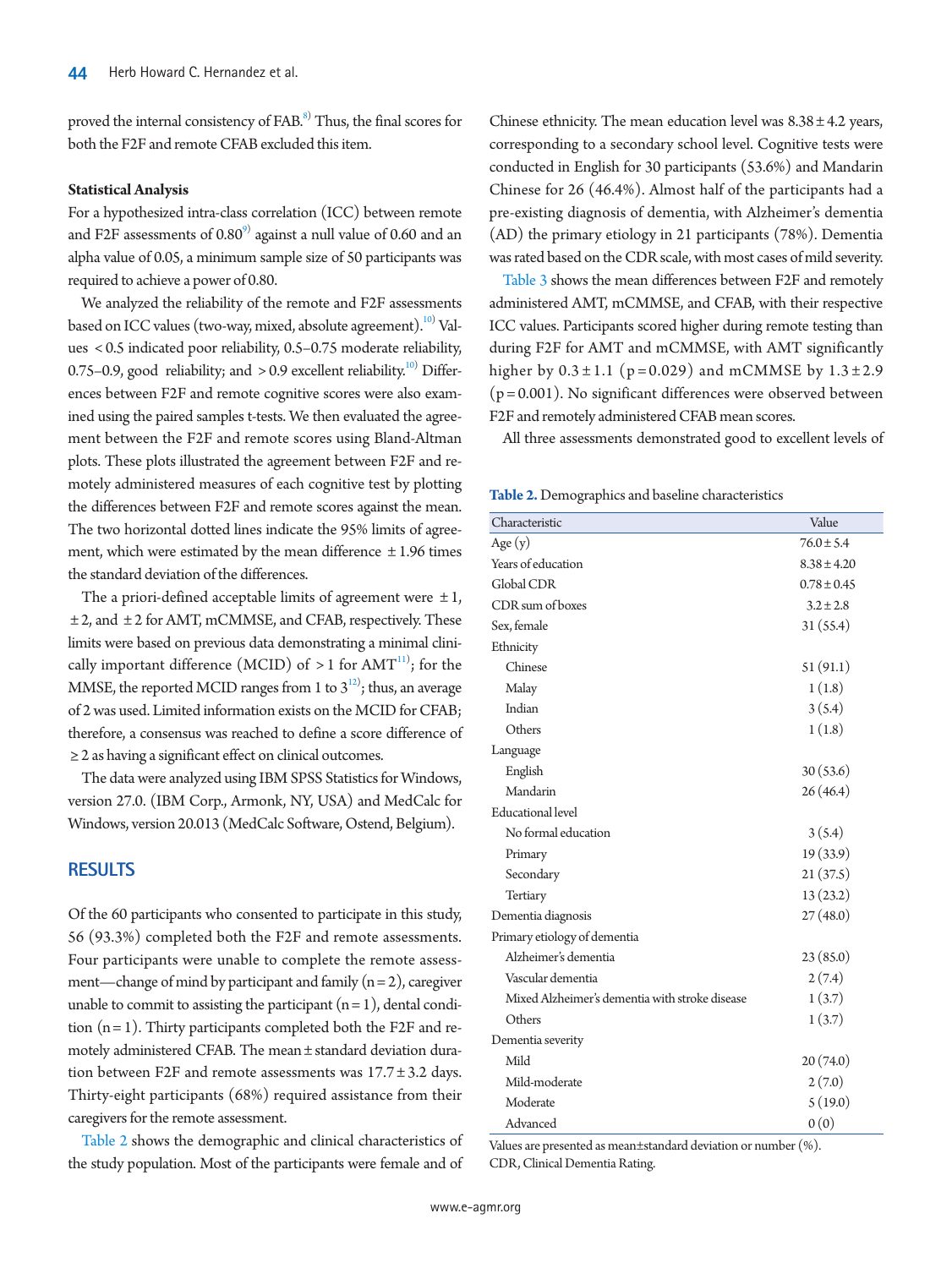|                 | Face-to-face   | Videoconference | Mean difference | p-value | $ICC(95\% CI)$      |
|-----------------|----------------|-----------------|-----------------|---------|---------------------|
| $AMT(n=56)$     | $8.1 \pm 1.9$  | $8.5 \pm 1.8$   | $0.3 \pm 1.1$   | 0.029   | $0.80(0.68 - 0.88)$ |
| mCMMSE $(n=56)$ | $20.1 \pm 4.9$ | $21.4 \pm 4.7$  | $1.3 \pm 2.9$   | 0.001   | $0.80(0.63 - 0.88)$ |
| $CFAB(n=30)$    | $10.8 \pm 2.8$ | $11.2 \pm 3.0$  | $0.4 \pm 1.7$   | 0.220   | $0.82(0.65 - 0.91)$ |

<span id="page-3-0"></span>**Table 3.** Mean differences and ICCs for each cognitive test

Values are presented as mean±standard deviation.

AMT, Abbreviated Mental Test; mCMMSE, modified version of the Chinese Mini-Mental State Examination; CFAB, Chinese Frontal Assessment Battery; ICC, intra-class correlation coefficient; CI, confidence interval.

reliability, with ICC values of 0.80 (95% confidence interval [CI] 0.68–0.88), 0.80 (95% CI 0.63–0.88), and 0.82 (95% CI 0.65– 0.91) for AMT, mCMMSE, and CFAB, respectively.

[Table 4](#page-4-0) shows the differences in the F2F versus remote mC-MMSE and CFAB scores by domain. For mCMMSE, the participants scored  $0.8 \pm 1.5$  (p < 0.001) and  $0.6 \pm 1.0$  points (p < 0.001) higher during remote assessment in the orientation and recall domains, respectively. For CFAB, participants scored  $0.5 \pm 0.9$  points higher ( $p = 0.006$ ) for the similarities item and  $0.3 \pm 0.7$  points higher ( $p = 0.026$ ) for the conflicting instructions item.

Bland-Altman plots for AMT, mCMMSE, and CFAB are shown in [Fig. 1A, 1B,](#page-4-1) and [1C,](#page-4-1) respectively. Almost all individual plots were within the 95% limit of agreement for all three cognitive tests. We observed evidence of systematic bias (remote minus F2F scores), with the overestimation of remote mCMMSE (bias = 1.3, 95% CI -4.3 to 6.9) and AMT scores (bias = 0.3, 95% CI -1.9 to 2.6), as shown in [Table 3](#page-3-0). The 95% limits of agreement were wide, ranging between -1.9 to 2.6 for AMT, -4.3 to 6.9 for mCMMSE, and -3.0 to 3.8 for CFAB, exceeding the a priori-defined levels of error. Notably, there were five outliers (test scores that exceeded the 95% limits of agreement) for AMT, three outliers for mC-MMSE, and one outlier for CFAB. Though not reaching statistical significance, when compared to non-outliers, outliers showed a trend towards older age  $(78.9 \pm 4.1 \text{ vs. } 75.5 \pm 5.5 \text{ years}, p = 0.60)$ , greater severity of cognitive impairment (CDR global scores  $1.1 \pm 0.7$  vs.  $0.7 \pm 0.4$ , p = 0.82; CDR sum of boxes scores  $5.1 \pm 3.3$ vs.  $2.8 \pm 2.6$ , p = 0.71), and lower educational levels  $(7.3 \pm 5.9 \text{ vs.})$  $8.6 \pm 3.8$  years, p = 0.35).

### **DISCUSSION**

The present study adds to the growing body of evidence examining the validity of telemedicine for cognitive assessment in older adults. To our knowledge, this is the first study evaluating remote CFAB assessment. Specifically, remote videoconferencing-based administration of AMT, mCMMSE, and CFAB showed good reliability but only fair agreement with the F2F assessment. A small but significant bias was observed for AMT and mCMMSE be-

tween both assessment modalities, with remote scores higher than those of the F2F-based assessment. We also found wide limits of agreement for all three cognitive tests, exceeding our predefined limits for maximum acceptable differences. These were, in part, driven by outliers with extreme differences, particularly for the mCMMSE. When analyzed by cognitive domains, participants demonstrated higher scores via remote testing in the orientation and recall items of the mCMMSE and the similarities and conflicting instructions items of the CFAB.

Our findings demonstrating good reliability between F2F and remote cognitive testing are consistent with those of prior telehealth studies. Remote MMSE showed an excellent ICC of 0.905<sup>9)</sup> and a high correlation  $(r=0.90)$  with F2F administration.<sup>13)</sup> How-ever, Loh, et al.<sup>[13](#page-6-9))</sup> also found wide 95% limits of agreement, ranging from -3.9 to 4.5, a finding also consistent with ours. Furthermore, we observed higher remote AMT and mCMMSE scores than that of those administered F2F. The possible explanations for this discrepancy include practice effects, which cannot be eliminated entirely. To mitigate this, we chose an interval of 2–3 weeks between F2F and remote assessments, as reported previously.<sup>14)</sup> This time interval sought to balance the possibility of practice effects if the second visit was scheduled too close to the first and to avoid longitudinal changes in test scores if repeat tests were spaced too far apart. $14,15$  $14,15$  In support of this time interval, a previous study demonstrated the stability of the MMSE for up to 6 weeks.<sup>[16](#page-6-12))</sup> However, future studies may counterbalance the order of F2F and remote assessments to minimize practice effects.

The higher scores observed during the remote assessment may also be attributed to the cues or prompts provided by the caregivers in our study. To preempt this, we conducted briefings before the remote assessments to ensure a quiet and distraction-free environment for videoconferencing. Nonetheless, for individuals with the largest discrepancies between the remote and F2F assessments, we observed that caregivers frequently prompted participants outside the camera field of view. In addition, the presence of environmental cues (clocks and calendars) may be another plausible reason for the higher remote testing scores, as reflected in the significantly better performance in the orientation domain when admin-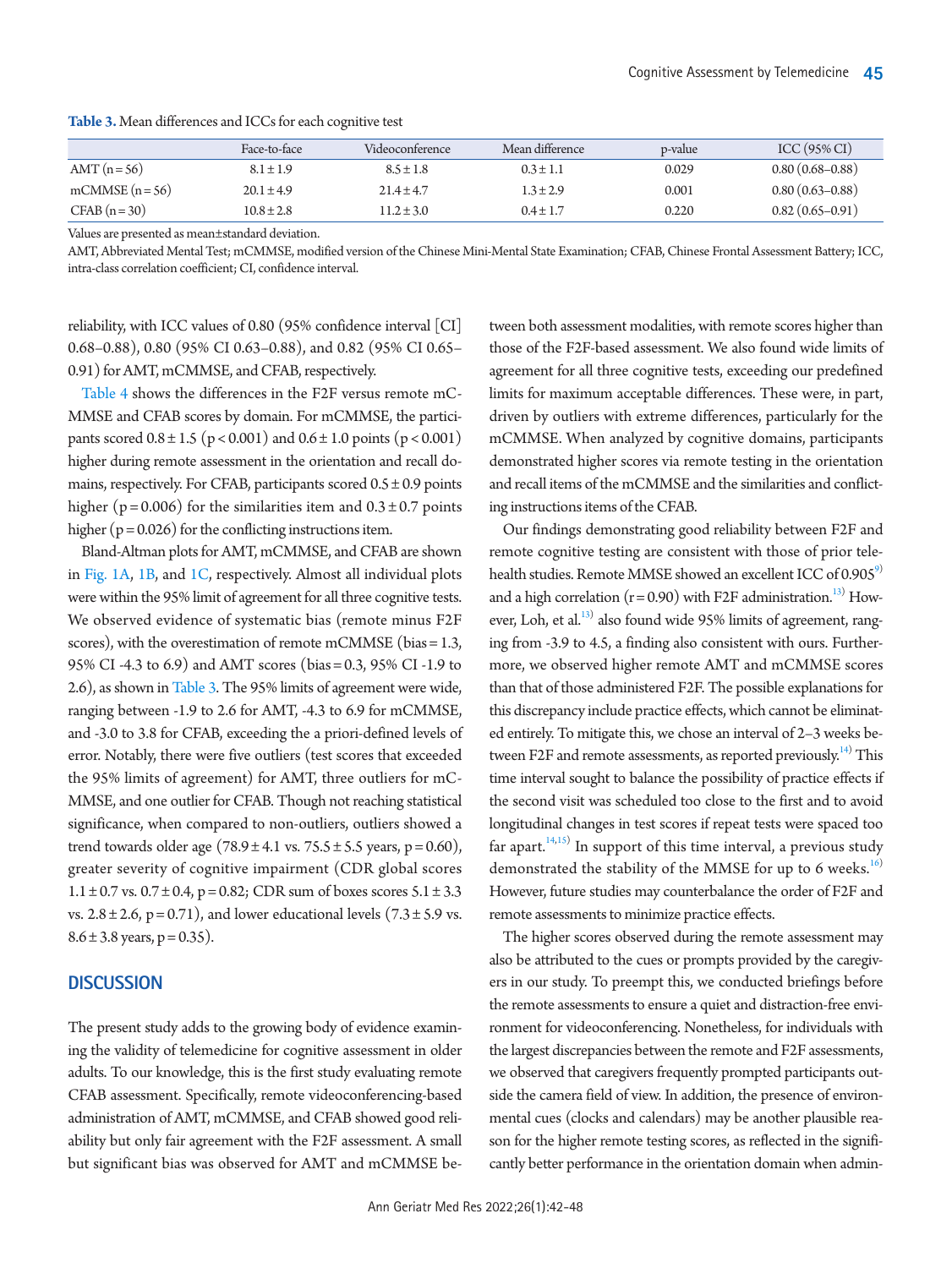| Domain                   | Face-to-face  | Videoconference | Mean difference | p-value        |
|--------------------------|---------------|-----------------|-----------------|----------------|
| mCMMSE                   |               |                 |                 |                |
| Orientation              | $5.5 \pm 2.2$ | $6.3 \pm 1.7$   | $0.8 \pm 1.5$   | ${}_{< 0.001}$ |
| Registration             | $3.0 \pm 0.1$ | $3.0 \pm 0$     | $0.2 \pm 0.1$   | 0.320          |
| Attention                | $2.9 \pm 1.8$ | $3.1 \pm 1.7$   | $0.3 \pm 1.3$   | 0.130          |
| Recall                   | $1.1 \pm 1.1$ | $1.6 \pm 1.2$   | $0.6 \pm 1.0$   | < 0.001        |
| Language                 | $7.0 \pm 1.2$ | $6.8 \pm 1.2$   | $-0.2 \pm 1.2$  | 0.200          |
| Visuospatial             | $0.7 \pm 0.5$ | $0.5 \pm 0.5$   | $-0.1 \pm 0.6$  | 0.110          |
| <b>CFAB</b>              |               |                 |                 |                |
| <b>Similarities</b>      | $1.7 \pm 0.9$ | $2.2 \pm 1.0$   | $0.5 \pm 0.9$   | 0.006          |
| Category fluency         | $2.3 \pm 0.6$ | $2.2 \pm 0.7$   | $-0.2 \pm 0.6$  | 0.170          |
| Motor series             | $2.6 \pm 0.9$ | $2.5 \pm 0.8$   | $-0.1 \pm 1.0$  | 0.480          |
| Conflicting instructions | $2.3 \pm 1.0$ | $2.6 \pm 0.9$   | $0.3 \pm 0.7$   | 0.026          |
| Go-no-go                 | $1.9 \pm 1.0$ | $1.8 \pm 1.0$   | $-0.1 \pm 0.8$  | 0.650          |

<span id="page-4-0"></span>

| <b>Table 4.</b> Differences in face-to-face versus remote mCMMSE and CFAB scores by domain |  |
|--------------------------------------------------------------------------------------------|--|
|--------------------------------------------------------------------------------------------|--|

Values are presented as mean±standard deviation.

mCMMSE, modified version of the Chinese Mini-Mental State Examination; CFAB, Chinese Frontal Assessment Battery.

<span id="page-4-1"></span>

**Fig. 1.** Bland-Altman plots for (A) the Abbreviated Mental Test (AMT), (B) modified version of the Chinese Mini-Mental State Exam (mC-MMSE), and (C) Chinese Frontal Assessment Battery (CFAB).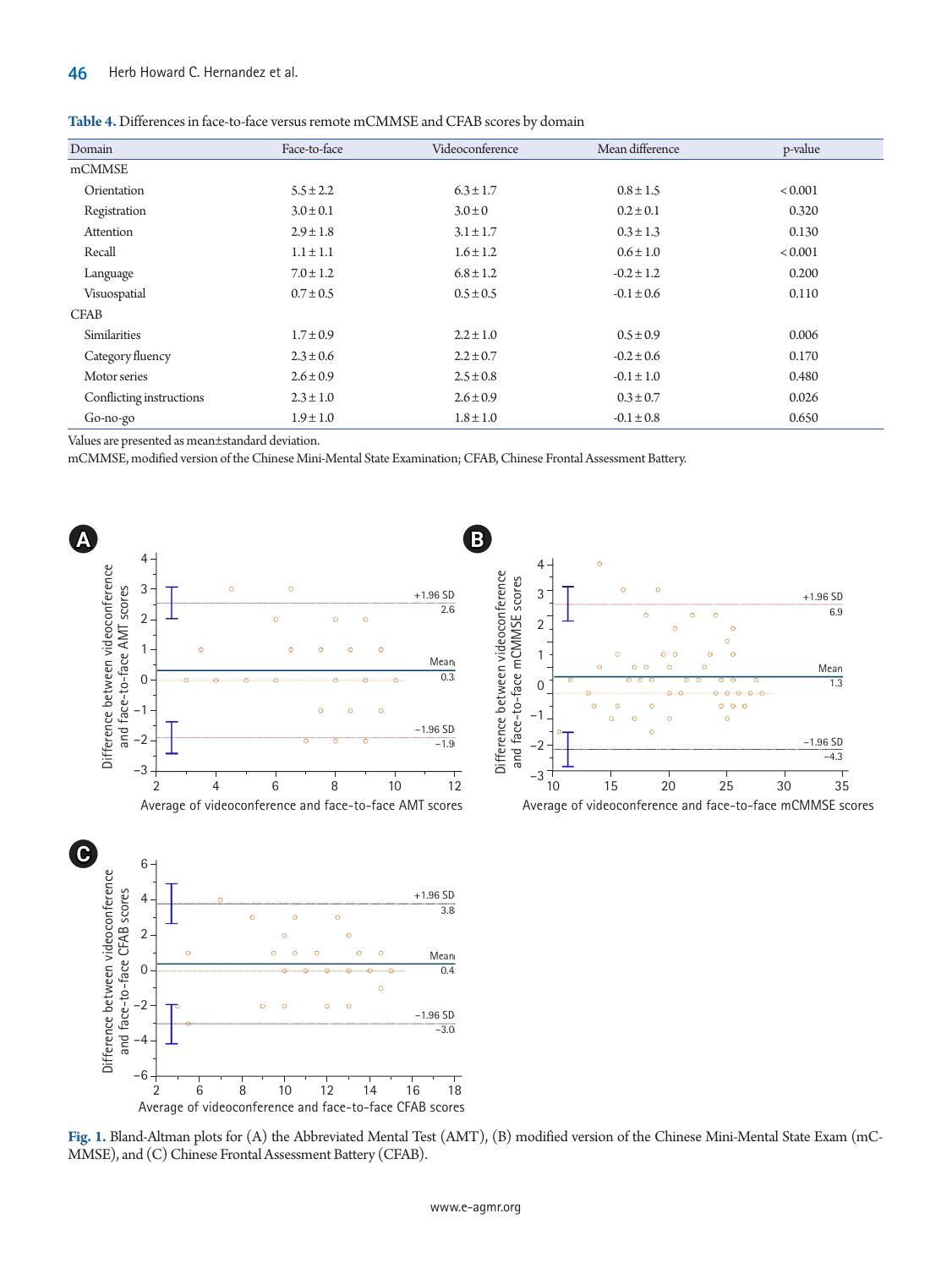istered remotely. These findings underscore the need for an optimal environment for valid telehealth assessment.

The results of our study highlight the importance of employing various measures of reliability and agreement for the comprehensive evaluation of validity. While many studies have reported good correlations between remote and F2F assessments, high correlations are not synonymous with a good agreement and may fail to detect systematic bias, as observed in our study. Moreover, interpreting the ICC remains challenging owing to its inherent characteristics, which are largely determined by the heterogeneity of the sample such that when variance is high, the ICC is likely to be high, and vice versa. $^{17)}$  In our study, the wide range of mCMMSE scores may in part explain the high ICC estimates but do not necessarily reflect reliability and agreement between remote and F2F assessments. In contrast, the Bland-Altman plots provided a visual assessment of bias and agreement, enabling the analysis of individual data points and identifying outliers with large degrees of disagreement. Identifying outliers also allowed for further analysis to elucidate the reasons for the large discrepancies between remote and F2F assessments.

The present study evaluated the CFAB adapted for telemedicine, which incorporates motor tasks, including finger tapping and copying a series of hand movements. While the 95% limits of agreement for CFAB exceeded the a priori defined levels, our results still indicated that cognitive tests with motor components might be feasibly completed in a telehealth setting. To adapt the CFAB for remote administration, we omitted the final "environmental autonomy" item, which involved placing the examiner's hands out and instructing the patient not to touch them, and observing for abnormal behavior such as imitation, utilization, and prehension behavior. Omitting this item is unlikely to significantly affect the validity of the CFAB, as demonstrated in a study revealing its limited utility in early cognitive impairment due to a ceiling effect present from normal to early dementia.<sup>8)</sup>

The strengths of this study include its use of various measures of reliability and agreement in a single study to evaluate validity with a sample size adequately powered for the primary objective. We also used consistent raters between subjects and standardized the testing procedures before commencing the study to minimize variability. We did not require the use of additional equipment beyond the participants' smartphones. However, the limitations of our study include the lack of data on hearing and visual impairments and their impact on our results. Factors such as mood or behavior that may have influenced remote cognitive testing were not assessed in this study. Furthermore, our results are not generalizable to older adults from community-based populations with normal cognition or at moderate to advanced stages of dementia. More-

over, as our sample included individuals with access to smartphone devices, stable network connectivity, or caregivers who were available to assist (38 of the 56 participants needed caregivers), we were also unable to generalize our results to older adults across the spectrum of socioeconomic status and familiarity with technology.

Our study adds to the body of evidence evaluating the validity of telemedicine-based cognitive assessment, particularly in older adults with cognitive impairment. We also provide results from a "real-world" implementation of telemedicine in a clinical setting during the COVID-19 pandemic. Given the potential clinical and medicolegal ramifications of cognitive testing results, our results suggest that providers should cautiously adopt telemedicine-based cognitive assessments, with careful attention paid to ensure a conducive environment in which remote testing can occur. Nevertheless, during a pandemic that has disproportionately affected older adults, telemedicine serves an important need to maintain continuity of care in settings that face disruption of essential medical services. Further studies are needed to establish the validity of telemedicine for dementia diagnosis and treatment in a larger sample, evaluate the acceptance of telehealth in older adults, and increase access to telehealth services.

### **ACKNOWLEDGEMENTS**

We acknowledge the patients of the TTSH GRM Memory Clinic who participated in our study and express our gratitude to the GRM Memory Clinic doctors (Drs. Chew Aik Phon, Khin Win, Esther Ho, Koh Zi Ying, Eloisa Marasigan, and See Su Chen), and nurses who helped in seeing our participants. The authors declare that they have no conflicts of interest.

#### **CONFLICT OF INTEREST**

The researchers claim no conflicts of interest.

#### **FUNDING**

None.

#### **AUTHOR CONTRIBUTION**

Conceptualization, JC; Data curation, HHCH, PLO, PA, SLA, NBMS, PYSY, NBA, JPL, LWS, JC; Investigation, PLO, PA, SLA, NBMS; Methodology, JC; Project Administration, PYSY; Supervision, JC; Writing-original draft, HHCH; Writing-review & editing, HHCH, JPL, NBA, LWS, JC.

#### **REFERENCES**

<span id="page-5-0"></span>1. [Khairat S, Meng C, Xu Y, Edson B, Gianforcaro R. Interpreting](https://doi.org/10.2196/18811)